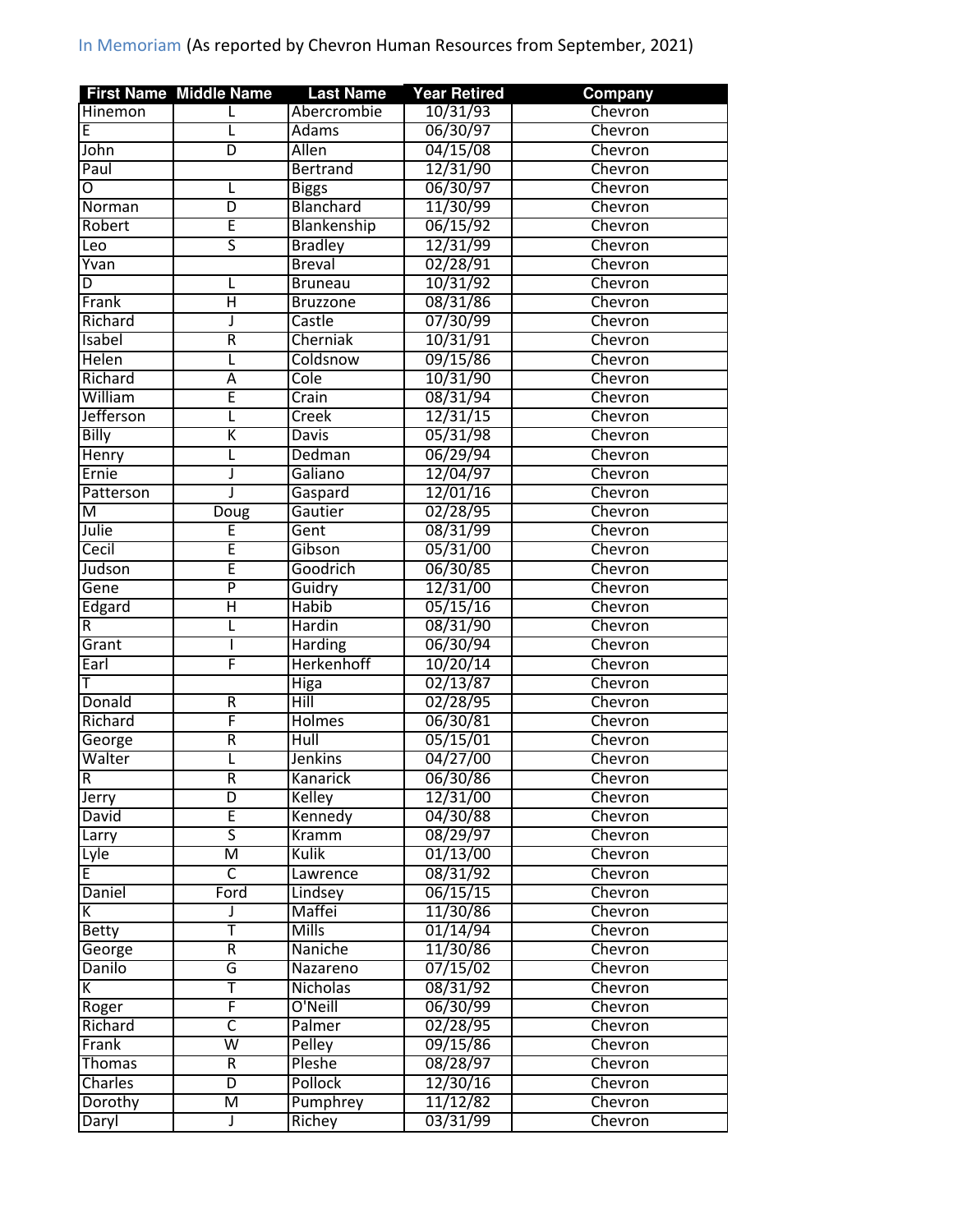| <b>Vories</b>           | W                       | Roccaforte       | 09/30/04 | Chevron |
|-------------------------|-------------------------|------------------|----------|---------|
| Harold                  | $\overline{\mathsf{R}}$ | Roland           | 02/06/89 | Chevron |
| Jesse                   | $\overline{\mathsf{N}}$ | <b>Sanders</b>   | 01/31/85 | Chevron |
| Mary                    | ς                       | <b>Sanders</b>   | 05/31/07 | Chevron |
| William                 | $\overline{\mathsf{R}}$ | Sanford          | 01/13/05 | Chevron |
| Donald                  | $\overline{\mathsf{s}}$ | Scott            | 12/31/90 | Chevron |
| Robert                  | D                       | Scott            | 08/30/02 | Chevron |
| James                   | $\overline{\mathsf{w}}$ | Seevers          | 10/31/92 | Chevron |
| Henry                   | $\overline{\mathsf{w}}$ | Smith            | 07/23/04 | Chevron |
| Roland                  | C                       | Stansbury        | 03/31/89 | Chevron |
| $\overline{\mathsf{W}}$ | $\overline{\mathsf{R}}$ | Syth             | 05/31/00 | Chevron |
| Frank                   | Ή                       | <b>Tregear</b>   | 09/05/86 | Chevron |
| Patrick                 | $\overline{A}$          | Turner           | 10/11/92 | Chevron |
| т                       | Ē                       | Vaughn           | 02/28/82 | Chevron |
| Mary                    | $\overline{\mathsf{c}}$ | Vautrot          | 06/30/85 | Chevron |
| Glenn                   | $\overline{\mathsf{H}}$ | Warner           | 06/13/16 | Chevron |
| William                 | $\overline{A}$          | Weeks            | 06/30/92 | Chevron |
| Curtis                  | L                       | <b>Williams</b>  | 09/30/86 | Chevron |
| Theron                  | K                       | Young            | 02/28/89 | Chevron |
| <b>Max</b>              | $\overline{\mathsf{C}}$ | Gardner          | 01/31/81 | Getty   |
| Allen                   | D                       | Johnson          | 05/31/85 | Getty   |
| Raymond                 | Ē                       | <b>McAfee</b>    | 12/31/88 | Getty   |
| <b>Betty</b>            | Ō                       | <b>Barber</b>    | 07/31/83 | Gulf    |
| Wilford                 | $\overline{\mathsf{K}}$ |                  | 08/31/82 | Gulf    |
|                         |                         | Craig            |          |         |
| Robert                  |                         | Damarell         | 10/31/83 | Gulf    |
| Lewis                   | C                       | <b>Davis</b>     | 06/30/83 | Gulf    |
| Edgar                   | $\overline{\mathsf{C}}$ | <b>Desforges</b> | 07/31/83 | Gulf    |
| Horace                  | L                       | English          | 12/31/83 | Gulf    |
| <b>Mario</b>            | $\overline{\mathsf{P}}$ | Guidotti         | 09/30/81 | Gulf    |
| Perry                   | L                       | Hale             | 07/31/83 | Gulf    |
| Earl                    | $\overline{\mathsf{N}}$ | <b>Hamilton</b>  | 05/01/82 | Gulf    |
| Allen                   | Т                       | <b>Jones</b>     | 10/08/80 | Gulf    |
| Clyde                   | Ā                       | Poche            | 06/30/85 | Gulf    |
| <b>James</b>            | R                       | Sample           | 06/21/82 | Gulf    |
| John                    | L                       | Schweizer        | 03/31/86 | Gulf    |
| Clinton                 | $\overline{\mathsf{P}}$ | Walther          | 03/31/85 | Gulf    |
| <b>Martha</b>           |                         | Anderson         | 12/31/93 | Texaco  |
| Gerald                  | W                       | Bertucci         | 12/31/88 | Texaco  |
| Edward                  | $\overline{R}$          | <b>Bianco</b>    | 07/31/96 | Texaco  |
| Oliver                  | J                       | <b>Bond</b>      | 10/31/83 | Texaco  |
| William                 | J                       | <b>Briggs</b>    | 06/30/95 | Texaco  |
| Robert                  |                         | Campos           | 01/31/01 | Texaco  |
| Thomas                  | F                       | Crawford         | 12/31/90 | Texaco  |
| <b>Blair</b>            | $\overline{\mathsf{c}}$ | <b>Ellis</b>     | 11/30/98 | Texaco  |
| Robert                  | Ñ                       | Fletcher         | 06/30/92 | Texaco  |
| Billy                   | D                       | Freed            | 12/31/88 | Texaco  |
| Frederick               | Α                       | Gabriel          | 12/31/93 | Texaco  |
| John                    | Η                       | Gann             | 06/30/95 | Texaco  |
| Pat                     | А                       | Joslin           | 12/31/90 | Texaco  |
| Harold                  | $\overline{\mathsf{C}}$ | Kaufman          | 08/31/94 | Texaco  |
| Alfred                  |                         | Kuenzelmann      | 05/31/92 | Texaco  |
| Robert                  | Α                       | Kulason          | 12/31/92 | Texaco  |
| <b>Stephen</b>          | Α                       | Levine           | 04/30/96 | Texaco  |
| Clyde                   | В                       | Levy             | 06/30/93 | Texaco  |
| Paul                    | J                       | Lirette          | 12/31/93 | Texaco  |
|                         |                         |                  |          |         |